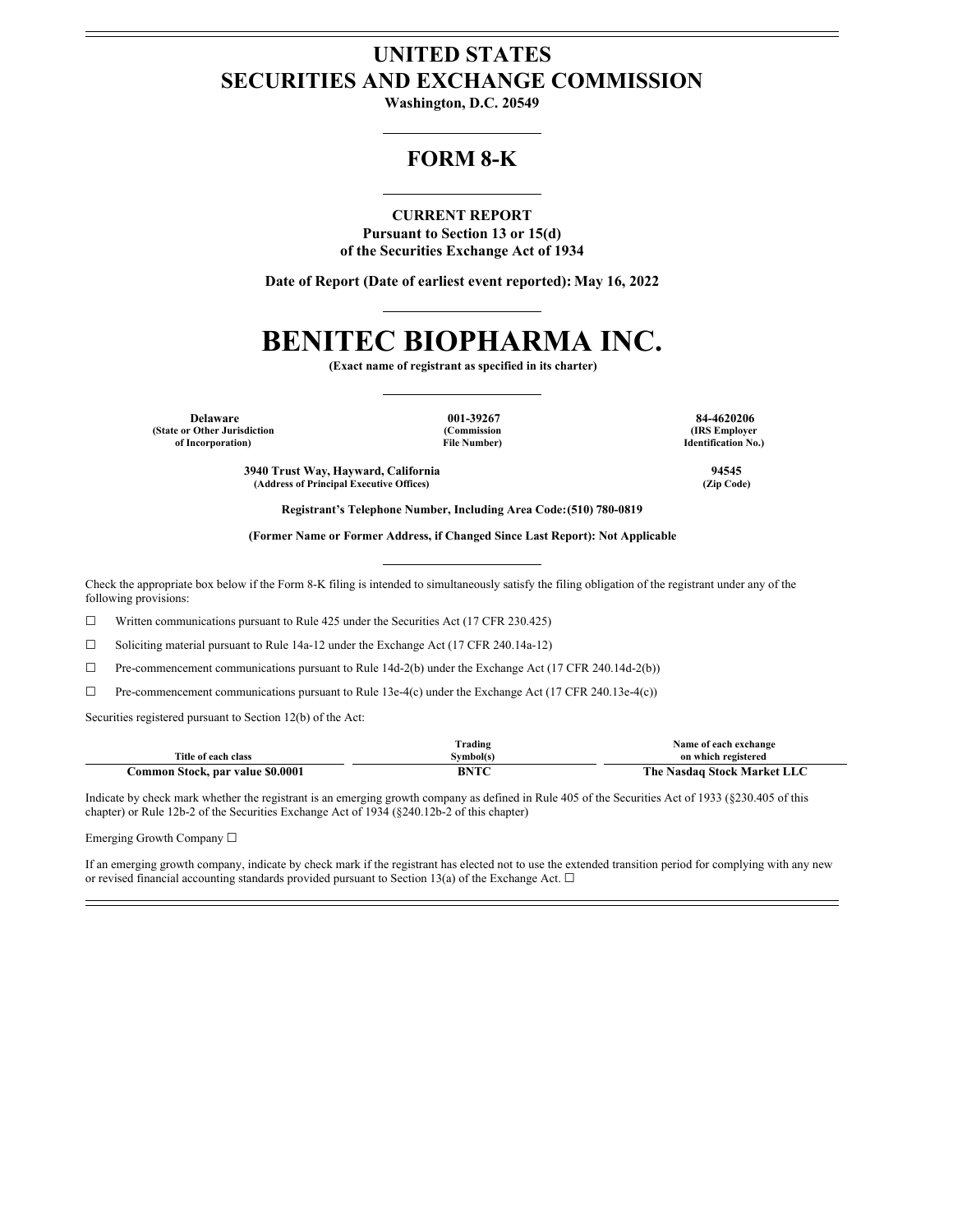#### **Item 2.02 Results of Operations and Financial Condition.**

On May 16, 2022 Benitec Biopharma Inc. (the "Company") issued a press release announcing the Company's financial results for its fiscal quarter ended March 31, 2022. A copy of this press release is furnished as Exhibit 99.1 to this Current Report on Form 8-K.

The information included in this Current Report onForm 8-K (including Exhibit 99.1 hereto) that is furnished pursuant to this Item 2.02 shall not be deemed to be "filed" for the purposes of Section 18 of the Securities Exchange Act of 1934, as amended, or otherwise subject to the liabilities of that Section or Sections 11 and 12(a)(2) of the Securities Act of 1933, as amended. In addition, the information included in this Current Report on Form 8-K (including Exhibit 99.1 hereto) that is furnished pursuant to this Item 2.02 shall not be incorporated by reference into any filing of the Registrant, whether made before or after the date hereof, regardless of any general incorporation language in such filing, unless expressly incorporated by specific reference into such filing.

#### **Item 9.01 Financial Statements and Exhibits.**

(d) Exhibits

| No. | Description |
|-----|-------------|
|-----|-------------|

99.1 Press Release of Benitec [Biopharma](#page-5-0) Inc. dated May 16, 2022

104 Cover Page Interactive Data File (embedded within the Inline XBRL document)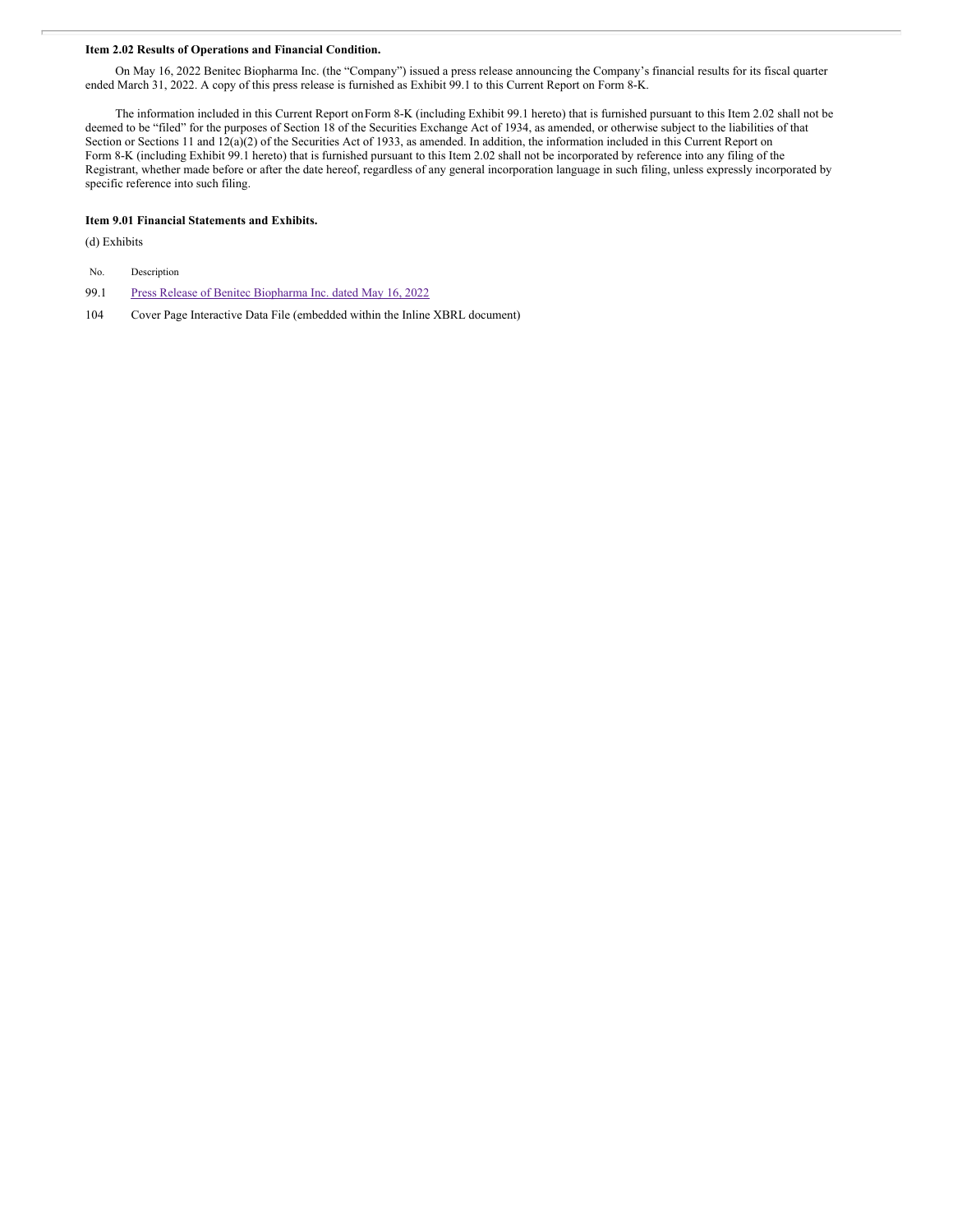#### **SIGNATURES**

Pursuant to the requirements of the Securities Exchange Act of 1934, the registrant has duly caused this report to be signed on its behalf by the undersigned, thereunto duly authorized.

### **BENITEC BIOPHARMA INC.**

Date: May 16, 2022 /s/ Jerel A. Banks

Name: Jerel A. Banks

Title: Chief Executive Officer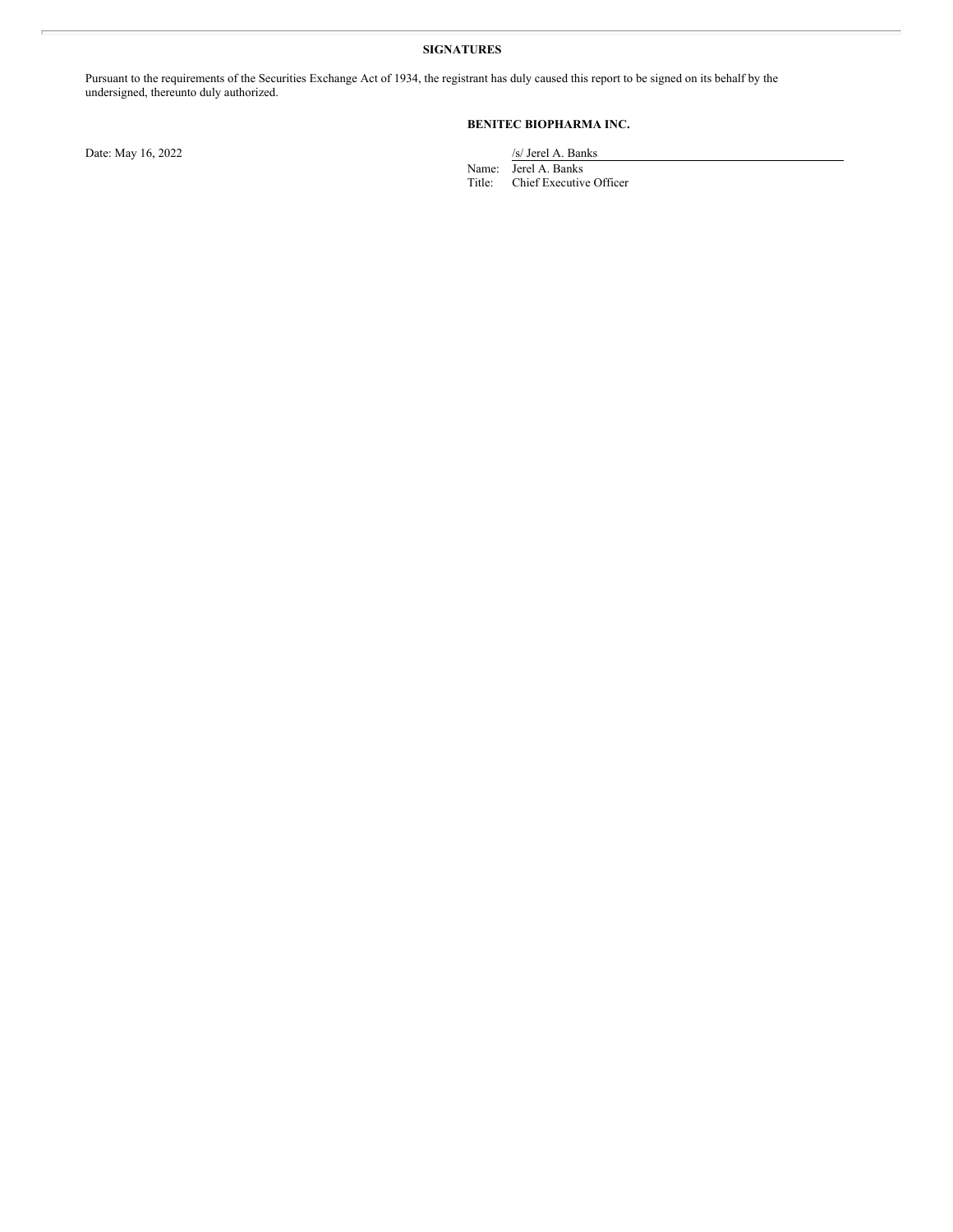#### **Benitec Biopharma Releases Q3 2022 Financial Results**

HAYWARD, Calif., May 16, 2022 - Benitec Biopharma Inc. (NASDAQ: BNTC) ("Benitec" or "the Company"), a development-stage, gene therapy-focused, biotechnology company developing novel genetic medicines based on its proprietary DNA-directed RNA interference ("ddRNAi") platform, today announced financial results for its Fiscal Year Q3 ended March 31, 2022. The Company has filed its quarterly report on Form 10-Q for the quarter ended March 31, 2022, with the U.S. Securities and Exchange Commission.

"With our key submission to the Central Ethics Committee in France completed in April, we are well-positioned to begin the clinical development program this year," said Jerel A. Banks, M.D., Ph.D., Executive Chairman and Chief Executive Officer of Benitec Biopharma. "The Benitec team remains committed to initiating the clinical development program for BB-301 and improving the lives of patients suffering from OPMD."

#### *Operational Updates*

The key milestones related to the investigational agent under development by the Company and other corporate updates are outlined below:

#### BB-301 Clinical Development Program Overview:

- The BB-301 clinical development program will be conducted in France, Canada, and the United States, and the primary elements of the clinical development plan are summarized below.
	- The Clinical development plan will begin in 2022 and comprise approximately 76 weeks offollow-up:
		- 6 month pre-treatment observation periods for the evaluation of baseline disposition and natural history of OPMD-derived dysphagia in each study participant.
		- 1 day of BB-301 dosing to initiate participation in the Phase 1b/2asingle-arm, open-label, sequential, dose-escalation cohort study.
		- 52 weeks of post-dosing follow-up for conclusive evaluation of the primary and secondary endpoints of the Phase 1b/2a BB-301 treatment study.
	- The OPMD Natural History (NH) Study will facilitate the characterization of OPMD patient disposition at baseline and assess subsequent rates of progression of dysphagia (swallowing impairment) via the use of the following quantitative radiographic measures of global swallowing function and pharyngeal constrictor muscle function inclusive of Videofluoroscopic Swallowing Studies (VFSS):
		- Total Pharyngeal Residue  $\frac{6}{C}$  (C2-4)<sup>2</sup>
		- Pharyngeal Area at Maximum Constriction (PhAMPC)
		- Dynamic Imaging Grade of Swallowing Toxicity Scale (DIGEST)
		- Vallecular Residue %(C2-4)2, Pyriform Sinus Residue %(C2-4)2, and Other Pharyngeal Residue %(C2-4)2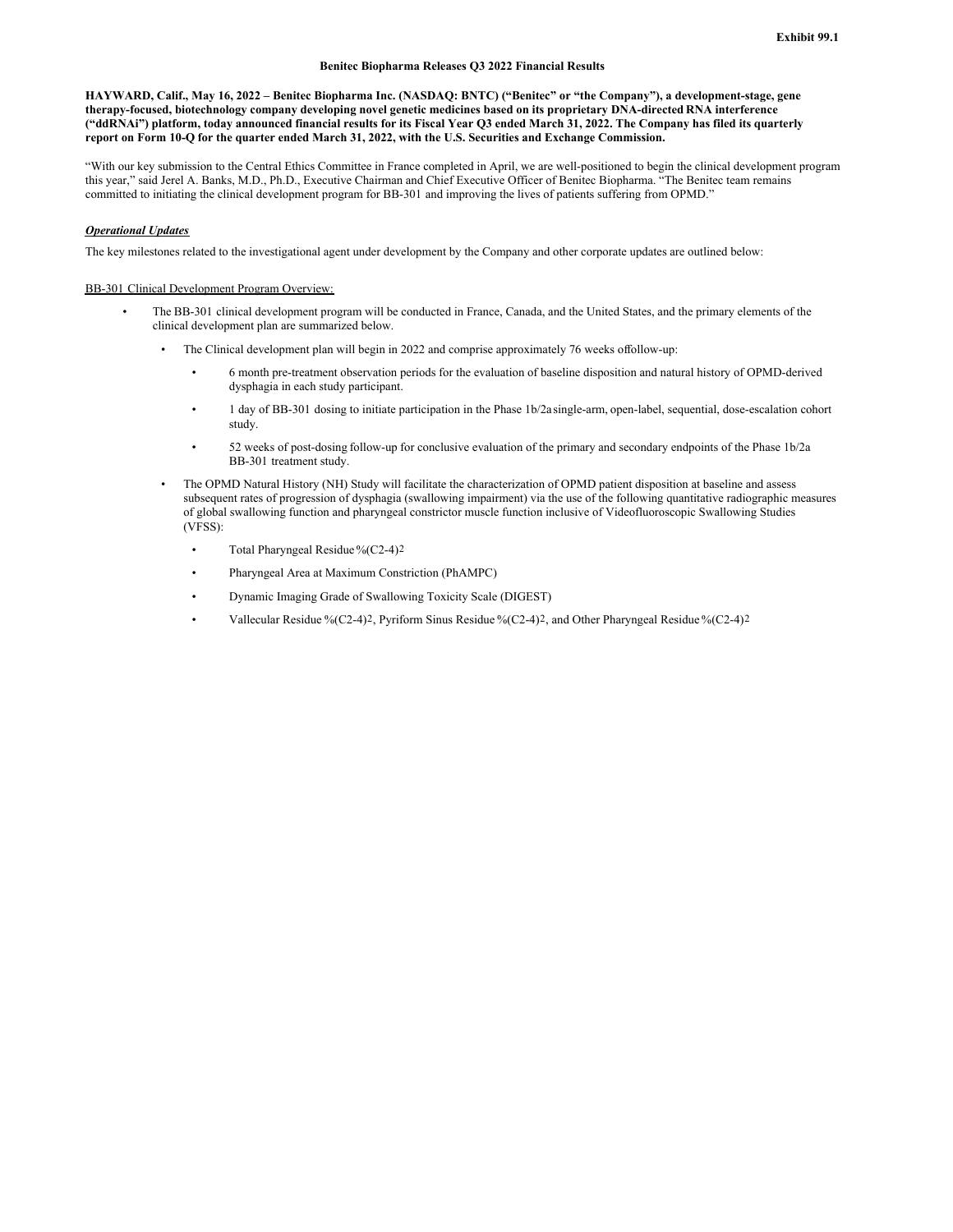- Normalized Residue Ratio Scale (NRRSv, NRRSp)
- Pharyngeal Construction Ratio (PCR)
- Clinical measures of global swallowing capacity and oropharyngeal dysphagia
- Patient-reported measures of oropharyngeal dysphagia
- Upon the achievement of 6 months of follow-up in the NH Study, participants will be eligible for enrollment onto the Phase 1b/2a treatment study.
- BB-301 Phase 1b/2a Treatment Study:
	- This first-in-human study (FIH) will be a Phase 1b/2a, open-label, dose-escalation study to evaluate the safety and clinical activity of intramuscular doses of BB-301 administered to subjects with OPMD.
	- Upon rollover onto the Phase 1b/2aBB-301 treatment study, the follow-up of OPMD study participants will continue for 52 weeks.
	- The primary endpoints will be safety and tolerability, with secondary endpoints comprising quantitative radiographic measures of global swallowing function and pharyngeal constrictor muscle function as well as clinical assessments equivalent to those employed for the NH study. These endpoints will be evaluated during each 90-day period following BB-301 intramuscular injection (Day 1).
	- The natural history of dysphagia observed for each OPMD study participant, as characterized by the quantitative measures and clinical assessments carried out during the NH Study, will serve as the baseline for comparative assessment of safety and efficacy of BB-301 upon rollover from the NH Study onto the Treatment Study.

#### Operational and Regulatory Updates for the Clinical Development Program in France:

- The NH Study Protocol, the Informed Consent Form (ICF), the patient-facing documents and the physician-facing documents have been completed.
- Primary clinical sites (staffed by neurologists with decades of experience managing OPMD patients) and auxiliary clinical sites (for the conduct of the NH Study-specific videofluoroscopic swallowing studies) have been formally qualified.
- Principal Investigators (PIs), and sub-investigators, have been identified at the respective clinical sites.
- The central reader for the videofluoroscopic swallowing studies has been selected.
- Submission of the comprehensive NH Study trial package to the Central Ethics Committee (CEC) was completed in April 2022.
	- Approval of the NH Study trial package by the CEC allows for clinical site activation and OPMD patient enrollment to begin in France.
	- The final CEC decision is expected in July 2022 (allowing for NH Study screening visits to begin in July/August 2022).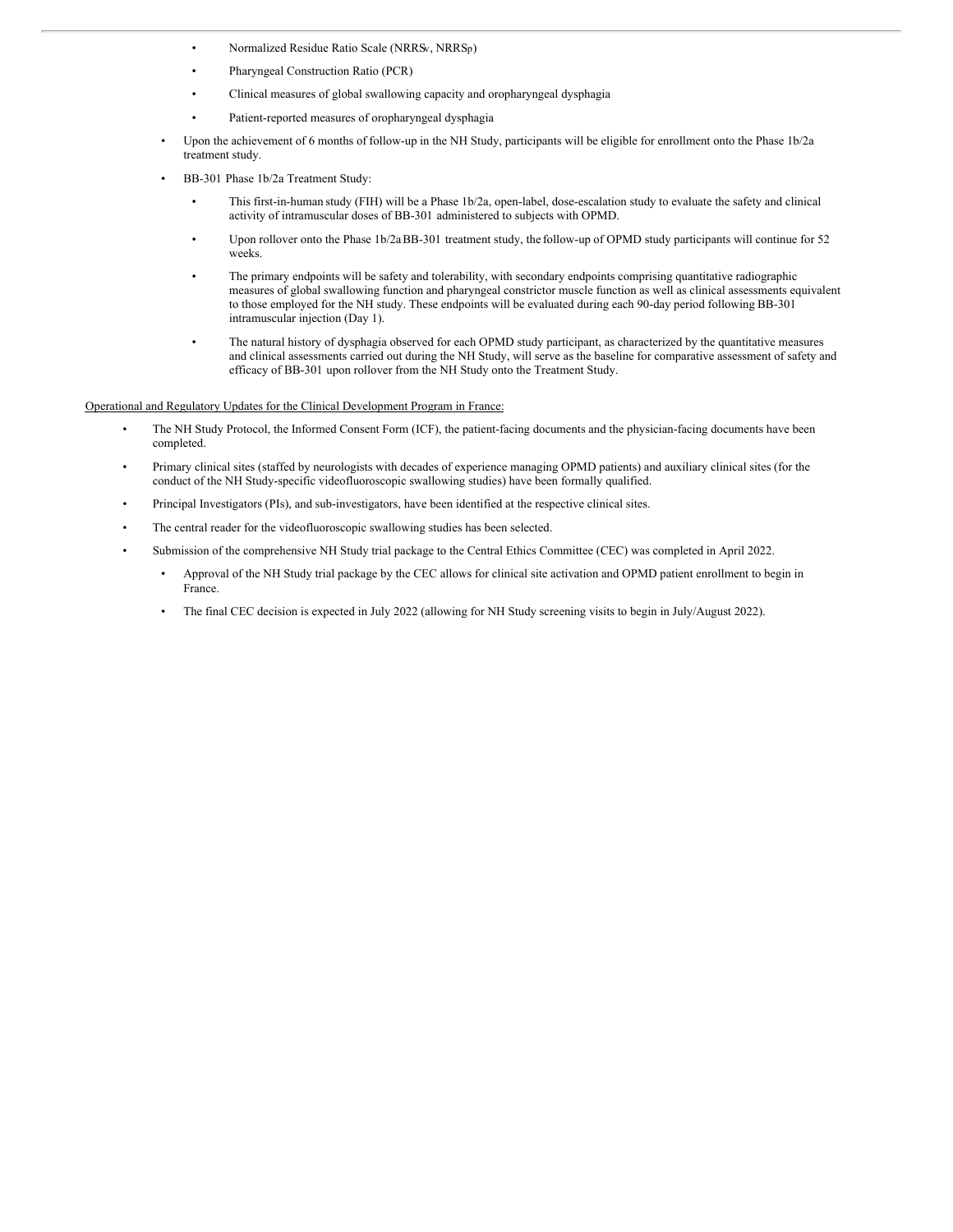#### <span id="page-5-0"></span>Operational and Regulatory Updates for the Clinical Development Program in North America:

- Primary clinical sites in Canada and the United States and auxiliary clinical sites have been identified.
- Formal site qualification has been completed in Canada, and site qualifications are underway in the United States.
- PIs have been identified at the respective clinical sites.
- Submission of the comprehensive NH Study trial package to the Research Ethics Board (REB) in Canada is anticipated for June 2022, and submissions to the Independent Ethics Committees (IECs) in the United States will follow.

#### Clinical Trial Application (CTA) and Investigational New Drug (IND) Application Filing Timelines and Phase 1b/2a Treatment Study Initiation:

- CTA and IND filings are anticipated for January 2023 (required to initiate the Phase 1b/2a Treatment Study in France, Canada, and the United States).
- The first NH study subject is anticipated to be eligible forBB-301 administration in April 2023 (following6-months of NH Study enrollment and follow-up and final confirmation of eligibility for the BB-301 Phase 1b/2a Treatment Study).
- Interim safety and efficacy data is anticipated for release every90-days following BB-301 administration.
	- In preclinical proof-of-conceptstudies for BB-301, the OPMD disease phenotype was reversed 14-to-20 weeks after the administration of BB-301 (with muscle strength restored and microscopic signs of muscle damage significantly improved).

#### *Financial Highlights*

Total Revenues for the three months ended March 31, 2022 were \$48 thousand compared to \$1 thousand in total revenue for three months ended March 31, 2021. The increase in revenues from customers is due to the increase in licensing revenue in the third quarter.

Total Operating Expenses were \$3.5 million for the quarter ended March 31, 2022 compared to \$3.79 million for the comparable period in 2021. For the three months ended March 31, 2022, Benitec did not incurr any royalties and license fees, compared to \$7 thousand for the three months ended March 31, 2021. During the three months ended March 31, 2022, the Company incurred \$2.17 million in research and development expenses, compared to \$2.75 million for the three months ended March 31, 2021. The decrease in research and development expenses is primarily related to the BB-301 Regulatory Toxicology Study in Beagles at Charles River Laboratories in Evreux, France. As milestones were reached, the Company began incurring lower costs related to the execution of two large nonclinical studies in Beagles, along with the commercial-scale GMP-grade manufacturing of BB-301, all of which are required to facilitate the CTA filing and the IND filing for BB-301. For the three months ended March 31, 2022, general and administrative expenses were \$1.3 million compared to \$1 million for the three months ended March 31, 2021. The increase during this period was due to increases in insurance, consultants, legal and accounting fees, and share-based compensation.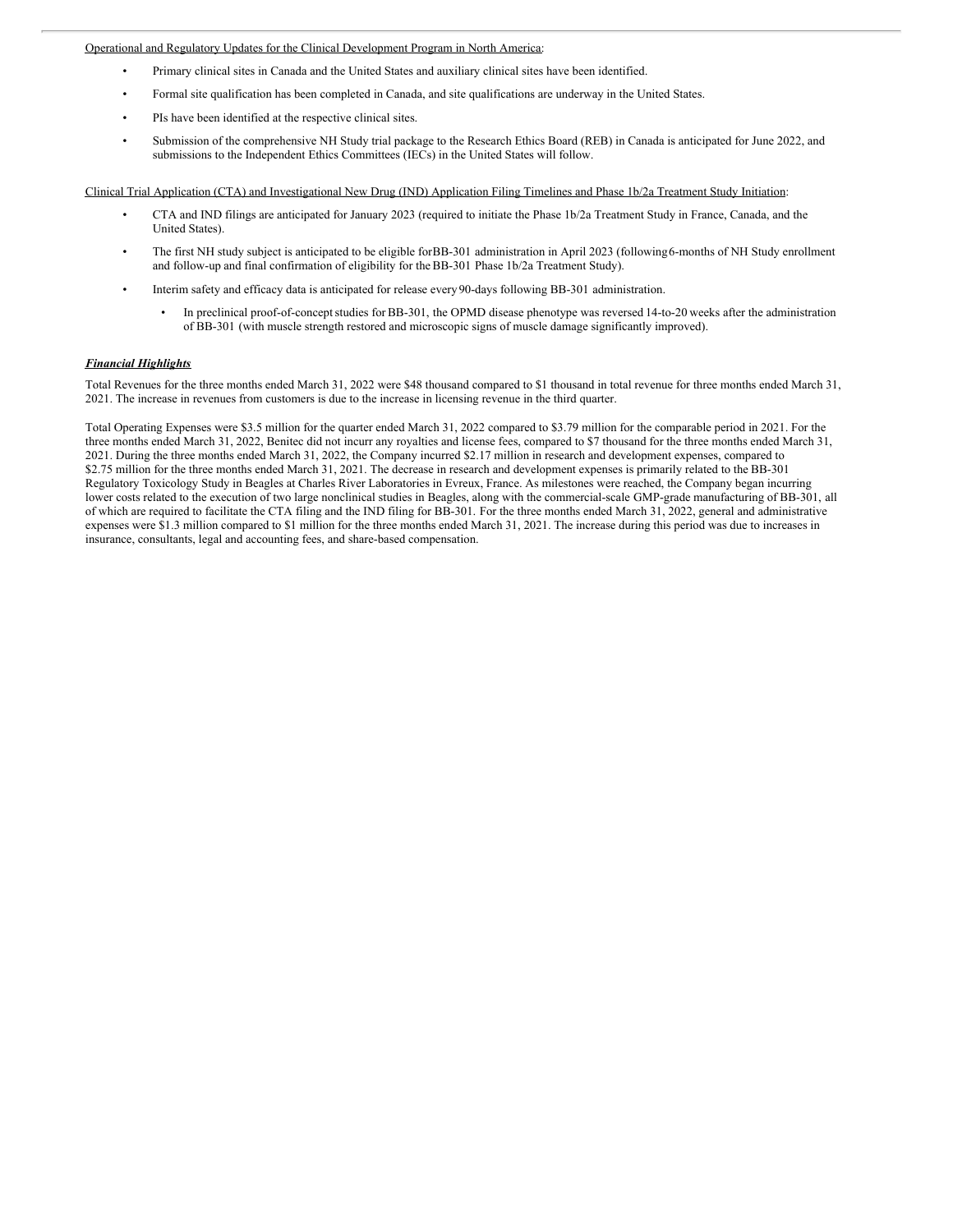#### BENITEC BIOPHARMA INC. Consolidated Balance Sheets (in thousands, except par value and share amounts)

|                                                                                                                                               | March 31,<br>2022<br>(Unaudited) | June 30,<br>2021 |
|-----------------------------------------------------------------------------------------------------------------------------------------------|----------------------------------|------------------|
| Assets                                                                                                                                        |                                  |                  |
| Current assets:                                                                                                                               |                                  |                  |
| Cash and cash equivalents                                                                                                                     | \$<br>8,630                      | 19,769<br>\$     |
| Trade and other receivables                                                                                                                   | 5                                | 25               |
| Prepaid and other assets                                                                                                                      | 206                              | 814              |
| Total current assets                                                                                                                          | 8,841                            | 20,608           |
| Property and equipment, net                                                                                                                   | 214                              | 375              |
| Deposits                                                                                                                                      | 25                               | 9                |
| Other assets                                                                                                                                  | 156                              | 185              |
| Right-of-use assets                                                                                                                           | 828                              | 202              |
| <b>Total</b> assets                                                                                                                           | 10,064                           | \$21,379         |
| Liabilities and Stockholders' Equity                                                                                                          |                                  |                  |
| Current liabilities:                                                                                                                          |                                  |                  |
| Trade and other payables                                                                                                                      | \$<br>1,320                      | S<br>880         |
| Accrued employee benefits                                                                                                                     | 357                              | 276              |
| Lease liabilities, current portion                                                                                                            | 232                              | 213              |
| Total current liabilities                                                                                                                     | 1,909                            | 1,369            |
| Lease liabilities, less current portion                                                                                                       | 635                              |                  |
| <b>Total liabilities</b>                                                                                                                      | 2,544                            | 1,369            |
| Commitments and contingencies (Note 10)                                                                                                       |                                  |                  |
| Stockholders' equity:                                                                                                                         |                                  |                  |
| Common stock, \$0.0001 par value-40,000,000 shares authorized; 8,171,690 shares issued and outstanding at March 31,<br>2022 and June 30, 2021 |                                  |                  |
| Additional paid-in capital                                                                                                                    | 152.285                          | 151.583          |
| Accumulated deficit                                                                                                                           | (143,260)                        | (130, 119)       |
| Accumulated other comprehensive loss                                                                                                          | (1,506)                          | (1, 455)         |
| Total stockholder' equity                                                                                                                     | 7,520                            | 20,010           |
| Total liabilities and stockholders' equity                                                                                                    | 10,064<br>\$                     | 21,379<br>\$     |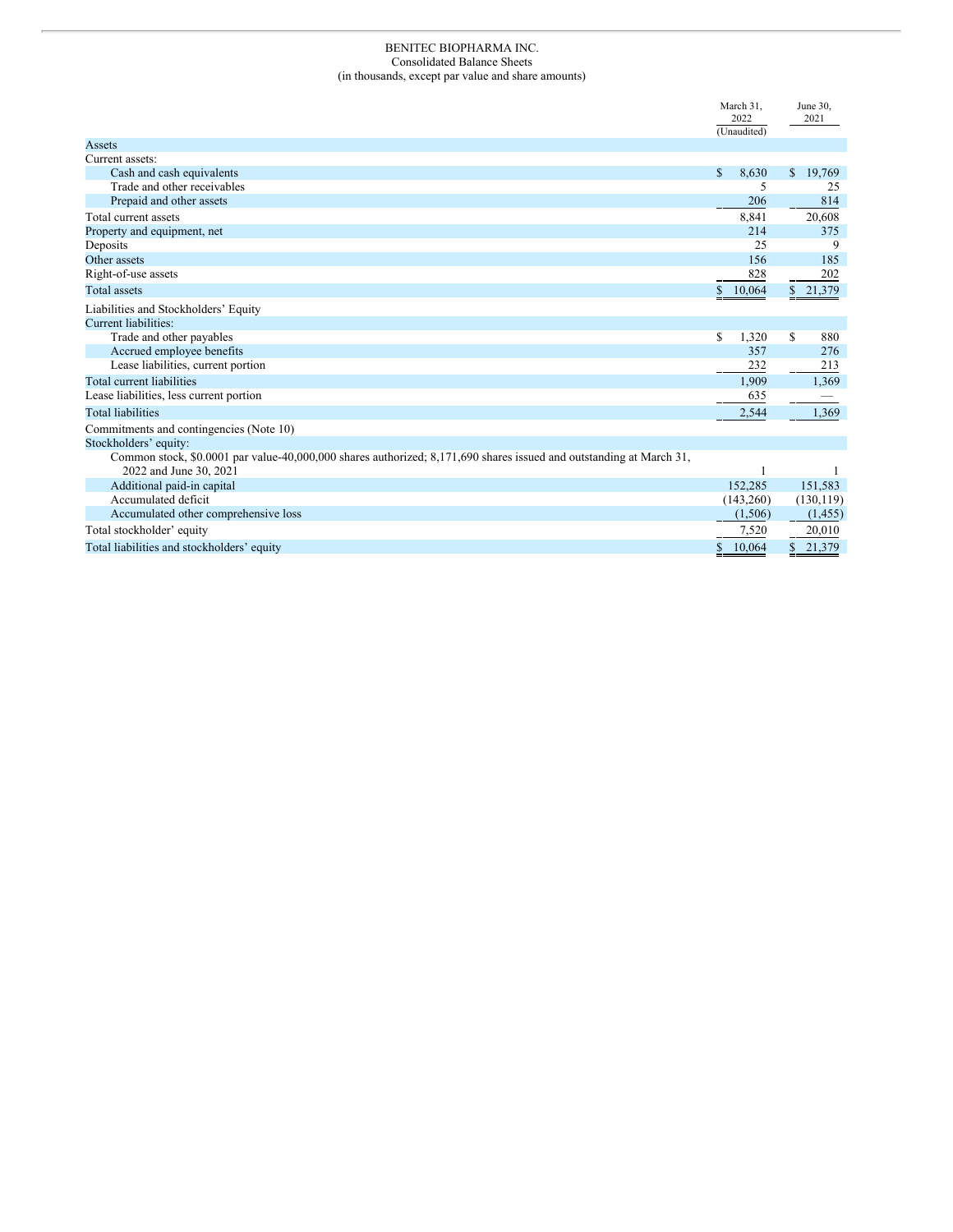#### BENITEC BIOPHARMA INC. Consolidated Statements of Operations and Comprehensive Loss (Unaudited) (in thousands, except share and per share amounts)

|                                                                  |    | Three Months Ended<br>March 31, |   |                |    | Nine Months Ended<br>March 31,<br>2021 |    |           |  |
|------------------------------------------------------------------|----|---------------------------------|---|----------------|----|----------------------------------------|----|-----------|--|
| Revenue:                                                         |    | 2022                            |   | 2021           |    | 2022                                   |    |           |  |
| Licensing revenues from customers                                | S. | 48                              | S |                | S  | 73                                     | S. | 57        |  |
| <b>Total revenues</b>                                            |    | 48                              |   |                |    | 73                                     |    | 57        |  |
| Operating expenses                                               |    |                                 |   |                |    |                                        |    |           |  |
| Royalties and license fees                                       |    |                                 |   | $\overline{7}$ |    |                                        |    | 122       |  |
| Research and development                                         |    | 2,171                           |   | 2,758          |    | 8.096                                  |    | 4,700     |  |
| General and administrative                                       |    | 1,337                           |   | 1,029          |    | 5,093                                  |    | 4,976     |  |
| Total operating expenses                                         |    | 3,508                           |   | 3,794          |    | 13,189                                 |    | 9,798     |  |
| Loss from operations                                             |    | (3,460)                         |   | (3,793)        |    | (13, 116)                              |    | (9,741)   |  |
| Other income (loss):                                             |    |                                 |   |                |    |                                        |    |           |  |
| Foreign currency transaction gain (loss)                         |    | 229                             |   | (112)          |    | 36                                     |    | (167)     |  |
| Interest expense, net                                            |    | (10)                            |   | (2)            |    | (22)                                   |    | (5)       |  |
| Other income (expense), net                                      |    | (29)                            |   |                |    | (29)                                   |    | 37        |  |
| Unrealized loss on investment                                    |    | (5)                             |   | (2)            |    | (10)                                   |    | (3)       |  |
| Total other income (loss), net                                   |    | 185                             |   | (116)          |    | (25)                                   |    | (138)     |  |
| Net loss                                                         | S  | (3,275)                         | S | (3,909)        | \$ | (13, 141)                              | \$ | (9,879)   |  |
| Other comprehensive income:                                      |    |                                 |   |                |    |                                        |    |           |  |
| Unrealized foreign currency translation (loss) gain              |    | (233)                           |   | (24)           |    | (51)                                   |    | 362       |  |
| Total other comprehensive (loss) income                          |    | (233)                           |   | (24)           |    | (51)                                   |    | 362       |  |
| Total comprehensive loss                                         |    | (3,508)                         |   | (3,933)        | S. | (13, 192)                              |    | (9,517)   |  |
| Net loss                                                         |    | (3,275)                         |   | (3,909)        | \$ | (13, 141)                              | \$ | (9,879)   |  |
| Net loss per share:                                              |    |                                 |   |                |    |                                        |    |           |  |
| Basic and diluted                                                | \$ | (0.40)                          | S | (0.82)         | \$ | (1.61)                                 | S. | (2.93)    |  |
| Weighted average number of shares outstanding: basic and diluted |    | 8,171,690                       |   | 4,747,059      |    | 8,171,690                              |    | 3,375,228 |  |

#### **About Benitec Biopharma Inc.**

Benitec Biopharma Inc. ("Benitec" or the "Company") is a development-stage biotechnology company focused on the advancement of novel genetic medicines with headquarters in Hayward, California. The proprietary platform, called DNA-directed RNA interference, or ddRNAi, combines RNA interference, or RNAi, with gene therapy to create medicines that facilitate sustained silencing of disease-causing genes following a single administration. The Company is developing ddRNAi-based therapeutics for chronic and life-threatening human conditions including Oculopharyngeal Muscular Dystrophy (OPMD). A comprehensive overview of the Company can be found on Benitec's website at www.benitec.com.

#### **Forward Looking Statements**

Except for the historical information set forth herein, the matters set forth in this press release include forward-looking statements, including statements regarding Benitec's plans to develop and commercialize its product candidates, the timing of the initiation and completion of pre-clinical and clinical trials, the timing of patient enrolment and dosing in clinical trials, the timing of expected regulatory filings, the clinical utility and potential attributes and benefits of ddRNAi and Benitec's product candidates, potential future out-licenses and collaborations, the intellectual property position and the ability to procure additional sources of financing, and other forward-looking statements.

These forward-looking statements are based on the Company's current expectations and subject to risks and uncertainties that may cause actual results to differ materially, including unanticipated developments in and risks related to: unanticipated delays; further research and development and the results of clinical trials possibly being unsuccessful or insufficient to meet applicable regulatory standards or warrant continued